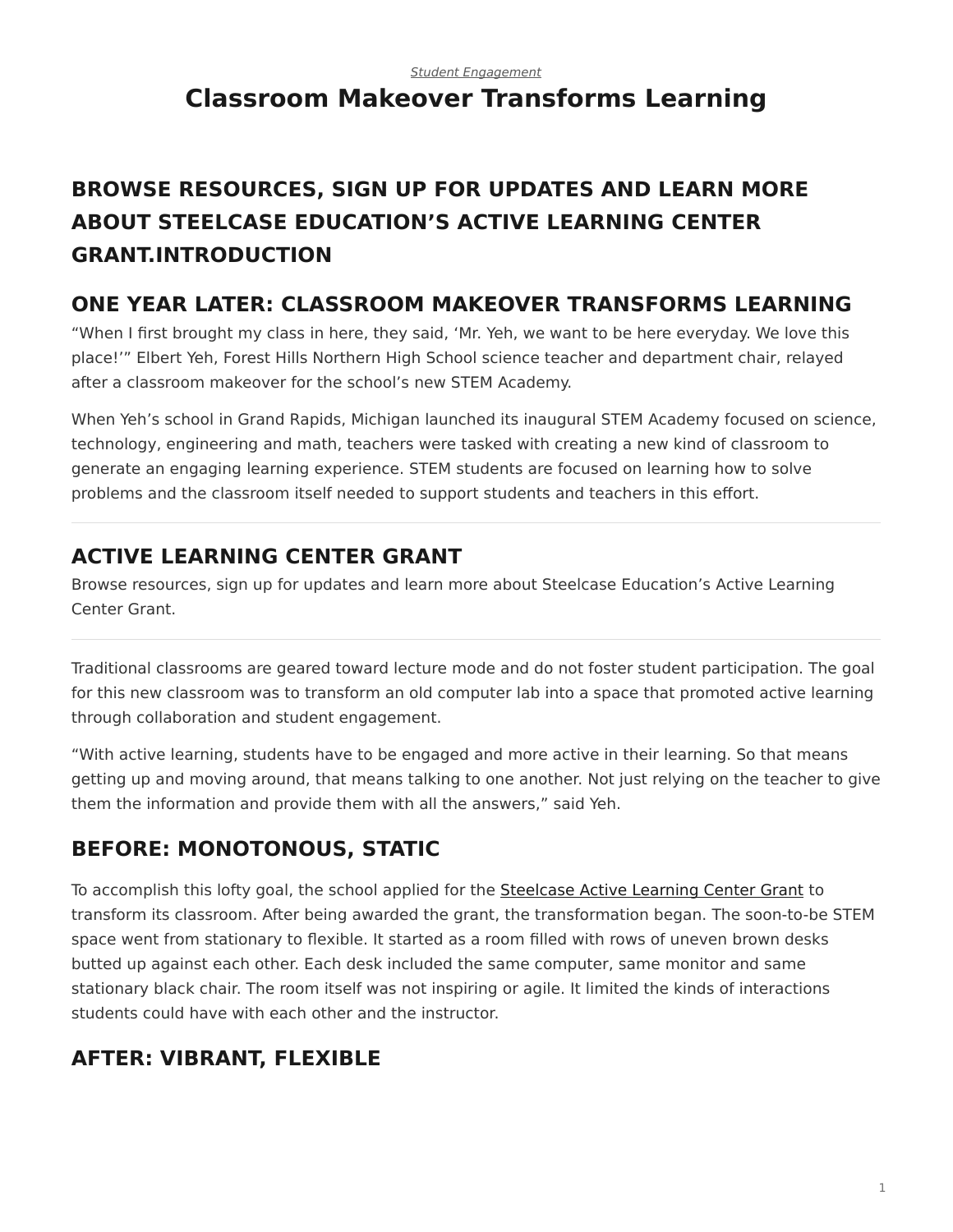The new classroom took shape at the start of the 2015-2016 school year. It included [movable, versatile](https://www.steelcase.com/products/conference-classroom-tables/verb/) [desks](https://www.steelcase.com/products/conference-classroom-tables/verb/) on castors which are easy to reconfigure quickly. The desks also came with embedded storage to make sure students always have what they need to perform at their best. [Colorful chairs](https://www.steelcase.com/products/collaborative-chairs/node/) placed throughout the room were also on wheels, making them easy to move around at a moment's notice and include storage underneath to cleanly stowaway backpacks or other materials.

#### **This classroom gave us that flexibility of moving quickly from lecture space to discussion space.**

**ELBERT YEH** | Forest Hills Northern High School science teacher and department chair

"This classroom gave us that flexibility of moving quickly from lecture space to discussion space," said Yeh. "But, also with the size of these tables, we have a lot of workspace. So, students are not just constrained to uneven desks when they put them together. But, this space is just designed for working in groups."

Forest Hills Northern principal Jon Gregory believes [active learning](https://www.steelcase.com/insights/360-magazine/the-education-edition/) best prepares his students for the real world.

"Any job they go into, they are going to have to interact with others to solve problems. So, this gives them the chance to do that at the high school level," said Gregory.

### **TRANSFORMING MORE THAN SPACE**

Now, one year later, Forest Hills Northern teachers and students have seen much more than the STEM Academy classroom transform.

- More discussion Teachers report the tables and chairs breed student discussion. With the tables able to face each other, students sight-lines encourage them to talk to each other.
- Improved lesson planning Teachers tell us that the environment has transformed lesson planning. Now, they consider how the surroundings can help them cover the materials and messages being taught to students.
- New ways to learn With a flexible environment, students are easily able to move from a lecture setting to small group work to large team work. The variation in learning styles invigorates students and keeps them mentally engaged.

"It really affirmed that trying to introduce more innovation and collaboration into our schools is the right way for education," said Yeh.

The application period for Cycle 4 of the [ALC Grant](https://www.steelcase.com/discover/information/education/active-learning-center-grant/?utm_source=360research&utm_medium=blog&utm_campaign=alcgrant&utm_content=fhclassroom) begins on Friday, December 1, 2017 and will remain open until Friday, February 2, 2018.